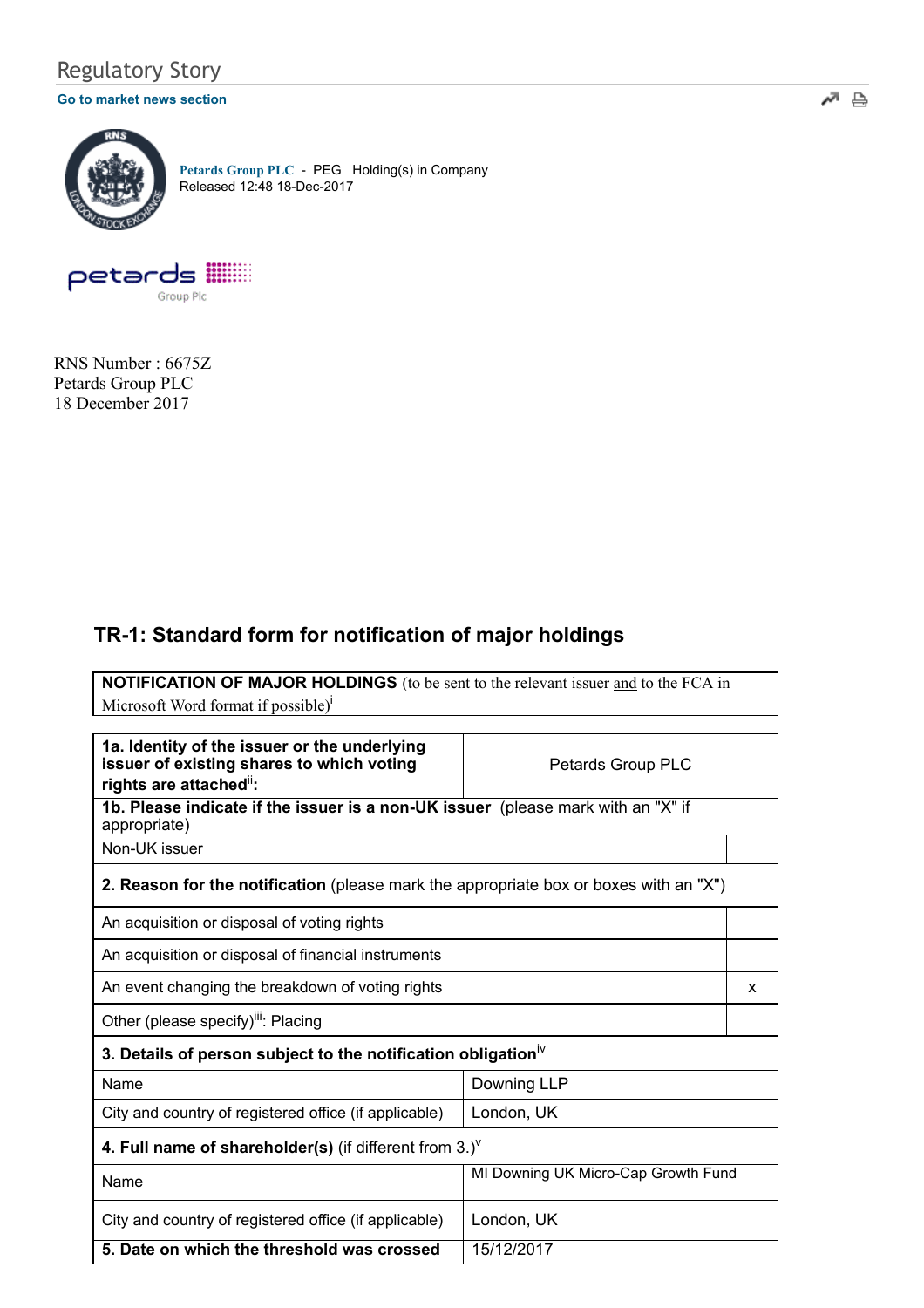## or reached<sup>vi</sup>: 6. Date on which issuer notified (DD/MM/YYYY): 18/12/2017 7. Total positions of person(s) subject to the notification obligation

|                                                                                    | % of voting rights<br>attached to shares<br>(total of 8. A) | % of voting<br>rights through<br>financial<br><i>instruments</i><br>(total of 8.B 1<br>$+ 8. B 2)$ | Total of both in %<br>$(8.A + 8.B)$ | Total<br>number of<br>voting rights<br>of issuer <sup>vii</sup> |
|------------------------------------------------------------------------------------|-------------------------------------------------------------|----------------------------------------------------------------------------------------------------|-------------------------------------|-----------------------------------------------------------------|
| Resulting situation<br>on the date on which<br>threshold was<br>crossed or reached | 6.46%                                                       | n/a                                                                                                | 6.46%                               | 55,768,229                                                      |
| Position of previous<br>notification (if<br>applicable)                            | 10.38%                                                      | n/a                                                                                                | 10.38%                              |                                                                 |

### 8. Notified details of the resulting situation on the date on which the threshold was crossed or reached $^{\mathsf{viii}}$

# A: Voting rights attached to shares

| Class/type of<br>shares    | Number of voting rights <sup>ix</sup>                            |                                                                       | % of voting rights                                            |                                                                                 |
|----------------------------|------------------------------------------------------------------|-----------------------------------------------------------------------|---------------------------------------------------------------|---------------------------------------------------------------------------------|
| ISIN code (if<br>possible) | <b>Direct</b><br>(Art 9 of Directive<br>2004/109/EC)<br>(DTR5.1) | <b>Indirect</b><br>(Art 10 of Directive<br>2004/109/EC)<br>(DTR5.2.1) | <b>Direct</b><br>(Art 9 of Directive<br>2004/109/EC) (DTR5.1) | <b>Indirect</b><br>(Art 10 of<br><b>Directive</b><br>2004/109/EC)<br>(DTR5.2.1) |
| GB00B4YL8F73               | 3,605,000                                                        |                                                                       | 6.46%                                                         |                                                                                 |
|                            |                                                                  |                                                                       |                                                               |                                                                                 |
|                            |                                                                  |                                                                       |                                                               |                                                                                 |
| <b>SUBTOTAL 8.</b><br>A    | 3,605,000                                                        |                                                                       | 6.46%                                                         |                                                                                 |

| B 1: Financial Instruments according to Art. 13(1)(a) of Directive 2004/109/EC<br>(DTR5.3.1.1 (a)) |                               |                                                  |                                                                                                        |                            |
|----------------------------------------------------------------------------------------------------|-------------------------------|--------------------------------------------------|--------------------------------------------------------------------------------------------------------|----------------------------|
| Type of<br>financial<br>instrument                                                                 | <b>Expiration</b><br>$date^x$ | Exercise/<br><b>Conversion</b><br>Period $^{xi}$ | <b>Number of voting rights</b><br>that may be acquired if<br>the instrument is<br>exercised/converted. | $%$ of<br>voting<br>rights |
| n/a                                                                                                | n/a                           | n/a                                              | n/a                                                                                                    | n/a                        |
|                                                                                                    |                               |                                                  |                                                                                                        |                            |
|                                                                                                    |                               |                                                  |                                                                                                        |                            |
|                                                                                                    |                               | <b>SUBTOTAL 8. B</b>                             | n/a                                                                                                    | n/a                        |

| B 2: Financial Instruments with similar economic effect according to Art. 13(1)<br>(b) of Directive 2004/109/EC (DTR5.3.1.1 (b)) |                               |                                                        |                                                         |                            |                            |
|----------------------------------------------------------------------------------------------------------------------------------|-------------------------------|--------------------------------------------------------|---------------------------------------------------------|----------------------------|----------------------------|
| Type of<br>financial<br>instrument                                                                                               | <b>Expiration</b><br>$date^x$ | Exercise/<br><b>Conversion</b><br>Period <sup>xi</sup> | <b>Physical or</b><br>cash<br>settlement <sup>xii</sup> | Number of<br>voting rights | $%$ of<br>voting<br>rights |
| n/a                                                                                                                              | n/a                           | n/a                                                    | n/a                                                     | n/a                        | n/a                        |
|                                                                                                                                  |                               |                                                        |                                                         |                            |                            |
|                                                                                                                                  |                               |                                                        |                                                         |                            |                            |
|                                                                                                                                  |                               |                                                        | <b>SUBTOTAL</b>                                         | n/a                        | n/a                        |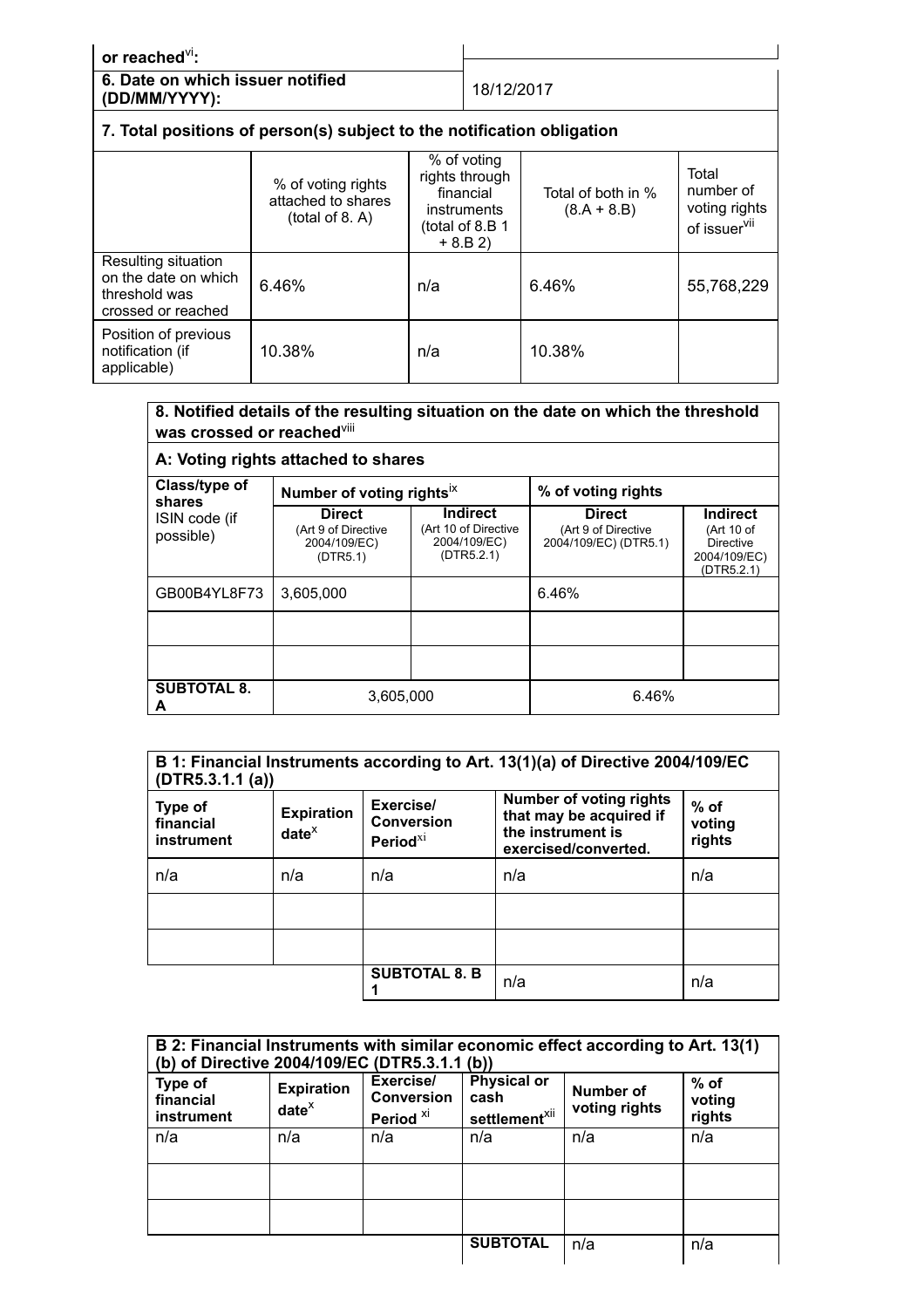8.B.2

| mark the<br>applicable box with an "X")                               |                                                                                         | 9. Information in relation to the person subject to the notification obligation (please                              |       |                                                                                                |
|-----------------------------------------------------------------------|-----------------------------------------------------------------------------------------|----------------------------------------------------------------------------------------------------------------------|-------|------------------------------------------------------------------------------------------------|
|                                                                       |                                                                                         | Person subject to the notification obligation is not controlled by any natural person or legal                       |       |                                                                                                |
|                                                                       |                                                                                         | entity and does not control any other undertaking(s) holding directly or indirectly an interest in                   |       |                                                                                                |
| the (underlying) issuer <sup>Xiii</sup>                               |                                                                                         |                                                                                                                      |       |                                                                                                |
|                                                                       | <b>Full chain of controlled undertakings through which the voting rights and/or the</b> | financial instruments are effectively held starting with the ultimate controlling natural person or                  |       |                                                                                                |
|                                                                       |                                                                                         |                                                                                                                      |       | x                                                                                              |
| legal entity <sup>XIV</sup> (please add additional rows as necessary) |                                                                                         |                                                                                                                      |       |                                                                                                |
| Name $^{x}V$                                                          | % of voting rights if it<br>equals or is higher<br>than the notifiable<br>threshold     | % of voting rights<br>through financial<br>instruments if it equals<br>or is higher than the<br>notifiable threshold |       | <b>Total of</b><br>both if it<br>equals or<br>is higher<br>than the<br>notifiable<br>threshold |
| Downing LLP                                                           | 6.46%                                                                                   | n/a                                                                                                                  | 6.46% |                                                                                                |
|                                                                       |                                                                                         |                                                                                                                      |       |                                                                                                |
|                                                                       |                                                                                         |                                                                                                                      |       |                                                                                                |
|                                                                       |                                                                                         |                                                                                                                      |       |                                                                                                |
|                                                                       |                                                                                         |                                                                                                                      |       |                                                                                                |

| <b>10.</b> In case of proxy voting, please identify: |     |  |
|------------------------------------------------------|-----|--|
| Name of the proxy holder                             | n/a |  |
| The number and % of voting rights held               |     |  |
| The date until which the voting rights will be held  |     |  |

| 11. Additional information <sup>xvi</sup> |
|-------------------------------------------|
| n/a                                       |
|                                           |
|                                           |

| Place of completion   London, EC3R 6HD |            |
|----------------------------------------|------------|
| Date of completion                     | 18/12/2017 |

#### Notes

<sup>i</sup> Please note that national forms may vary due to specific national legislation (Article 3(1a) of Directive 2004/109/EC) as for instance the applicable thresholds or information regarding capital holdings.

ii Full name of the legal entity and further specification of the issuer or underlying issuer, provided it is reliable and accurate (e.g. address, LEI, domestic number identity). Indicate in the relevant section whether the issuer is a non UK issuer.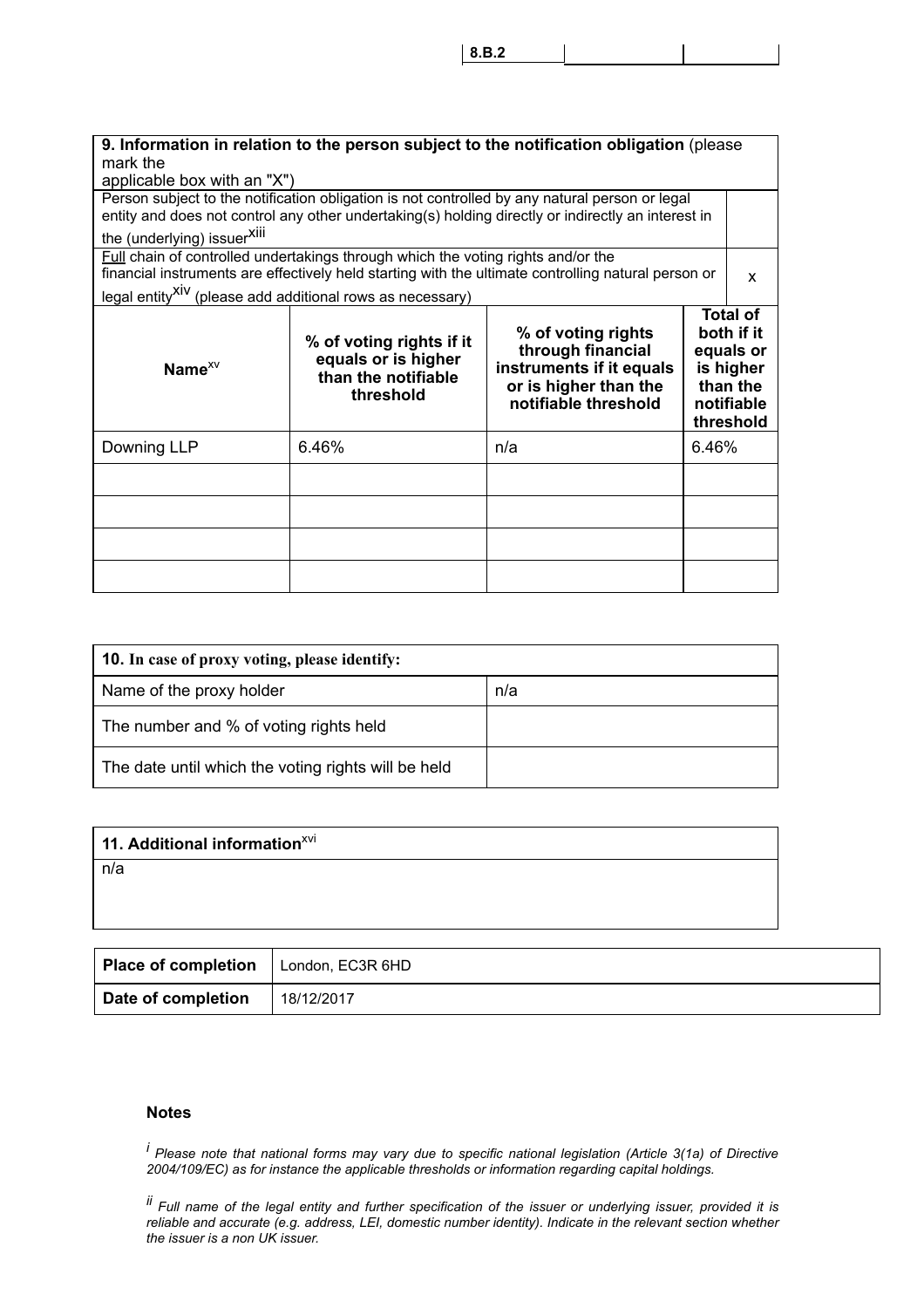iii Other reason for the notification could be voluntary notifications, changes of attribution of the nature of the holding (e.g. expiring of financial instruments) or acting in concert.

 $i<sup>V</sup>$  This should be the full name of (a) the shareholder; (b) the natural person or legal entity acquiring, disposing of or exercising voting rights in the cases provided for in DTR5.2.1 (b) to (h)/ Article 10 (b) to (h) of Directive 2004/109/EC; (c) all parties to the agreement referred to in Article 10 (a) of Directive 2004/109/EC (DTR5.2.1 (a)) or (d) the holder of financial instruments referred to in Article 13(1) of Directive 2004/109/EC (DTR5.3.1).

As the disclosure of cases of acting in concert may vary due to the specific circumstances (e.g. same or different total positions of the parties, entering or exiting of acting in concert by a single party) the standard form does not provide for a specific method how to notify cases of acting in concert.

In relation to the transactions referred to in points (b) to (h) of Article 10 of Directive 2004/109/EC (DTR5.2.1 (b) to (h)), the following list is provided as indication of the persons who should be mentioned:

- in the circumstances foreseen in letter (b) of Article 10 of that Directive (DTR5.2.1 (b)), the natural person or legal entity that acquires the voting rights and is entitled to exercise them under the agreement and the natural person or legal entity who is transferring temporarily for consideration the voting rights:

- in the circumstances foreseen in letter (c) of Article 10 of that Directive (DTR5.2.1 (c)), the natural person or legal entity holding the collateral, provided the person or entity controls the voting rights and declares its intention of exercising them, and natural person or legal entity lodging the collateral under these conditions;

- in the circumstances foreseen in letter (d) of Article 10 of that Directive (DTR5.2.1 (d)), the natural person or legal entity who has a life interest in shares if that person or entity is entitled to exercise the voting rights attached to the shares and the natural person or legal entity who is disposing of the voting rights when the life interest is created;

- in the circumstances foreseen in letter (e) of Article 10 of that Directive (DTR5.2.1 (e)), the controlling natural person or legal entity and, provided it has a notification duty at an individual level under Article 9 (DTR 5.1), under letters (a) to (d) of Article 10 of that Directive (DTR5.2.1 (a) to (d)) or under a combination of any of those situations, the controlled undertaking;

- in the circumstances foreseen in letter (f) of Article 10 of that Directive (DTR5.2.1 (f)), the deposit taker of the shares, if he can exercise the voting rights attached to the shares deposited with him at his discretion, and the depositor of the shares allowing the deposit taker to exercise the voting rights at his discretion;

- in the circumstances foreseen in letter (g) of Article 10 of that Directive (DTR5.2.1 (g)), the natural person or legal entity that controls the voting rights;

- in the circumstances foreseen in letter (h) of Article 10 of that Directive (DTR5.2.1 (h)), the proxy holder, if he can exercise the voting rights at his discretion, and the shareholder who has given his proxy to the proxy holder allowing the latter to exercise the voting rights at his discretion (e.g. management companies).

 $^{V}$  Applicable in the cases provided for in Article 10 (b) to (h) of Directive 2004/109/EC (DTR5.2.1 (b) to (h). This should be the full name of the shareholder who is the counterparty to the natural person or legal entity referred to in Article 10 of that Directive (DTR5.2) unless the percentage of voting rights held by the shareholder is lower than the lowest notifiable threshold for the disclosure of voting rights holdings in accordance with national practices (e.g. identification of funds managed by management companies).

<sup>vi</sup> The date on which threshold is crossed or reached should be the date on which the acquisition or disposal took place or the other reason triggered the notification obligation. For passive crossings, the date when the corporate event took effect.

<sup>vii</sup> The total number of voting rights shall be composed of all the shares, including depository receipts representing shares, to which voting rights are attached even if the exercise thereof is suspended.

viii If the holding has fallen below the lowest applicable threshold in accordance with national law, please note that it might not be necessary in accordance with national law to disclose the extent of the holding, only that the new holding is below that threshold.

ix In case of combined holdings of shares with voting rights attached "direct holding" and voting rights "indirect holding", please split the voting rights number and percentage into the direct and indirect columns - if there is no combined holdings, please leave the relevant box blank.

<sup>x</sup> Date of maturity/expiration of the financial instrument i.e. the date when right to acquire shares ends.

 $x_i$  If the financial instrument has such a period - please specify this period - for example once every 3 months starting from [date].